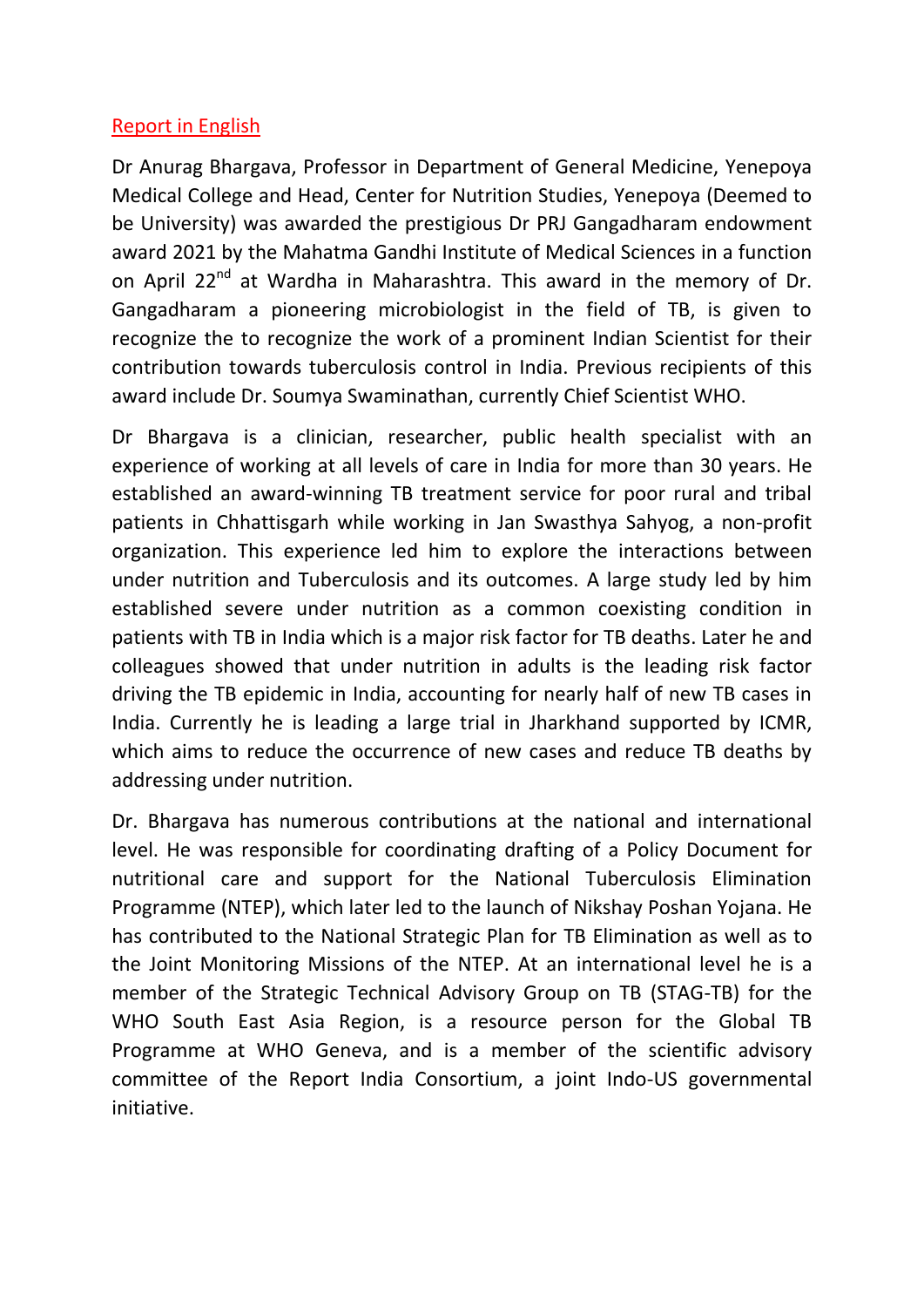

## **Dr. PRJ Gangadharam Endowment Oration Award** 2021

Presented to Dr. Anurag Bhargava April 22, 2022



Dr PRJ Gangadharam endowment oration award, introduced in the year 2000 by Mrs Sakunthala Gangadharam in the fond memory of her late husband, is awarded every year to an Indian Scientist who has contributed significantly towards the cause of tuberculosis control. The Kasturba Health Society and the members of the Mahatma Gandhi Institute of Medical Sciences, Sevagram feel honoured and privileged in conferring this award to Dr Anurag Bhargava, Professor, Department of Medicine, Yenepova Medical College, Mangalore.

Dr Anurag Bhargava completed his graduation from Government Medical College, Nagpur in 1987; his MD in Internal Medicine from All India Institute of Medical Sciences, New Delhi in 1990 and from 2010 to 2012 he was a merit fellow for M.Sc in Epidemiology, Biostatics and Occupational Health at the McGill university, Montreal ,Canada, where till date he is the Adjunct Professor in Medicine and Associate member of McGill TB Centre which is WHO/Pan American Health Organisation collaborating centre for TB research.

Dr Anurag has had a very illustrious academic career first as assistant Professor at Karamsad, then Associate Professor at the Himalayan Institute of Medical Sciences Uttarakhand and he is presently Professor in Medicne at Yenepoya Medical College, Mangalore. In between for ten years 1999-2009 he was consultant physician at Jan Swasthya Sahyog, an NGO catering to rural and tribal population at Ganyari, in Bilaspur district of Chhatisgarh, where he had the most enriching experience. The observations made over there while running a TB treatment service for the poor paved the road towards all his future work and research in Tuberculosis, leading finally to policy recommendations at national level.

Dr Bhargava has many publications in the field of acute febrile illnesses and noncommunicable diseases but his major thrust area has been the role of nutrition in Tuberculosis where he has been substantiating the fact that in our country undernutrition is a serious comorbidity in TB patients and malnutrition is the leading risk factor for TB incidence. Both need to be addressed if we want TB to decline. Not only this, undernutrition is also a major risk factor for TB mortality. His research has highlighted that even in the absence of drugs and vaccines, TB incidence can be reduced substantially by a mix of enhanced biomedical and social interventions like adequate nutrition. He has also developed a mobile app for the NTEP to simplify nutritional assessment, counseling and support for adult patients with TB. All his consistent findings have led to the formulation of a technical policy document on nutritional care and support for patients with tuberculosis in India. As a result of these guidelines calculation of the Body Mass Index is now part of the program and the Government of India has launched the exceptionally beneficial Nikshay Poshan Yojana for all tuberculosis patients. Not resting on his laurels, Dr Bhargavea is today pioneering the largest random cluster trial on Reducing Activation Of Tuberculosis by Improvement of Nutritional Status

At the National level Dr Anurag Bhargava has been a member of various key expert committees. He is providing his valuable inputs to the National Tuberculosis Elimination Program and the National Strategic Plan for TB elimination in the form of technical and operational guidelines especially on nutritional care and support. Dr Bhargava was the country team lead in the Joint Monitoring Mission of 2015 and 2019 for the theme of patient support.

Internationally, he has participated in WHO technical consultants meet. He is member of the INDO-US Scientific Advisory Committee: Report India consortium. He is also a member of the Strategic Technical Advisory Group on TB (STAG-TB) for WHO South East Asia Region. In 2014 he also received the British Medical Journal (India) award for the best research paper.

Dr Anurag Bhargava's concern, compassion and advocacy for support for TB patients, his determination and consistent efforts to improve their health status has made him an inspirational role model for all who are committed to eliminate TB from our country.

Dhiro Metta, **Shri Dhiru S Mehta** President, KHS